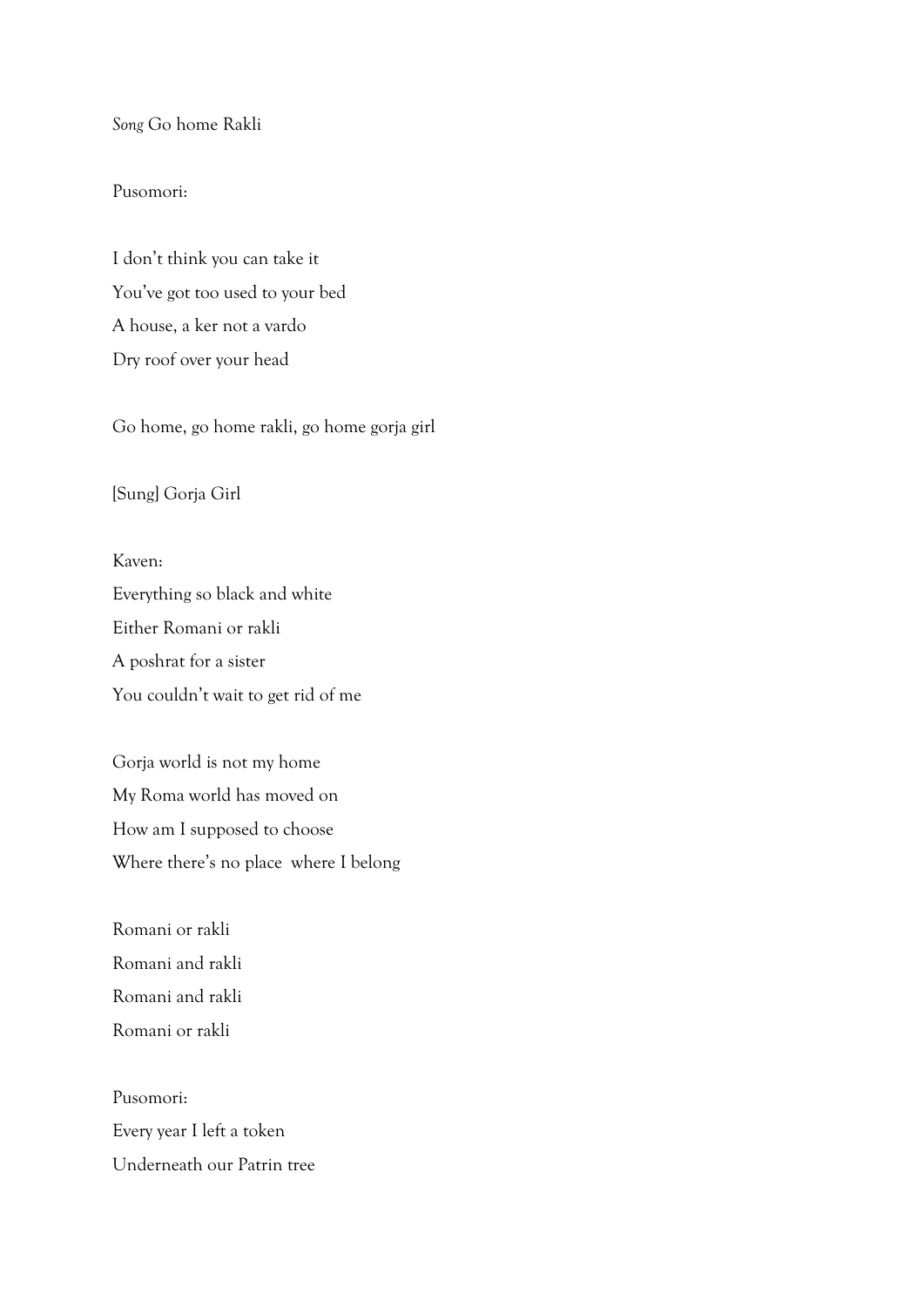Hoping you would pick it up My sister returned to me

You wanted to settle,

Interjection Kaven [spoken] – You sent me away, from everything I knew, I had to make a new life, what did you expect?

Pusomori:

I waited you don't come. And the year before, and before that I am not waiting now... I'm gone.

Go home, go home rakli, go home gorja girl [Sung] gorja girl

Kaven:

Who you calling gorja [non-Romani] girl I was born a romani I'm as gypsy as you are Unless you haven't noticed, We have same mother you and me Dialogue: Pusomori: If you are so gypsy how come you didn't keep the meetings our atchin tan? Every year I left a diklo for you on the Patrin tree

Kaven: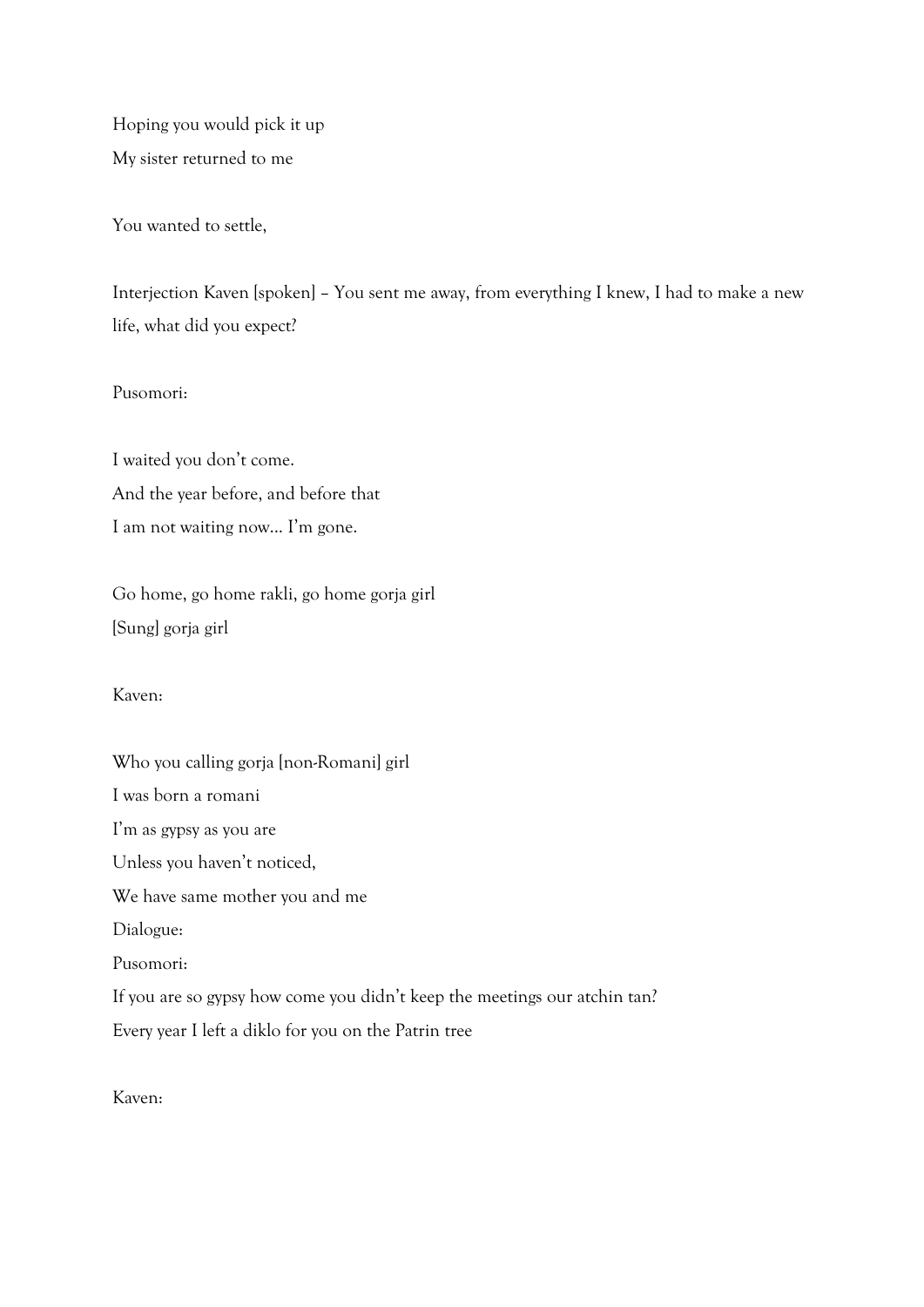I was a kid, you sent me off to live with the gorja, of course I didn't come, I had to leave it behind, do you think that was easy for me, what do you think it would have been like, if anyone found out I was a gypsy?

Pusomori

Romani or rakli Romani and rakli

Pusomori; What about…half chat

Kaven:

Didicot

Pusomori:

Mixed blood

Kaven:

Poshrat

Pusomori:

Half breed

Kaven:

Fucked up

Pusomori:

Dinlo [Idiot]

Kaven:

I may be a half chat dinli, but you should never have sent me away